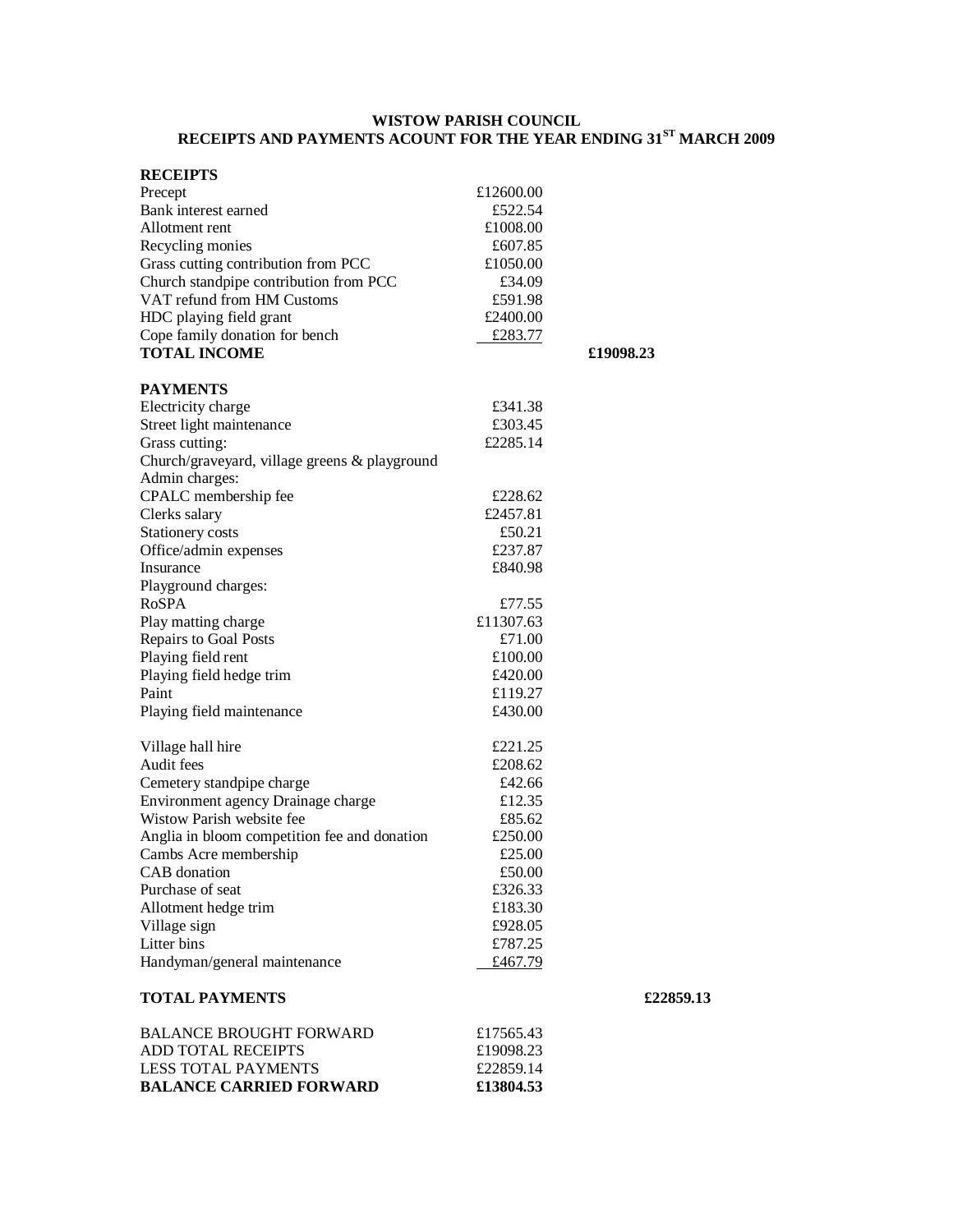### **WISTOW PARISH COUNCIL SUMMARY OF RECEIPTS AND PAYMENTS ACCOUNT FOR YEAR ENDING 31ST MARCH 2009**

| YEAR END   | <b>RECEIPTS</b>               | £        | £        |
|------------|-------------------------------|----------|----------|
| 31/03/08 £ |                               |          |          |
| 6300.00    | Precept                       | 12600.00 |          |
| 4250.00    | HDC playmatting grant monies  | 2400.00  |          |
| 441.33     | <b>Bank</b> interest          | 522.54   |          |
| 960.00     | Allotment rents               | 1008.00  |          |
| 1384.81    | VAT refund                    | 591.98   |          |
| 0.00       | $PCC - grass cutting$         | 1050.00  |          |
| 0.00       | $PCC - standpoint charge$     | 34.09    |          |
| 524.96     | Recycling money               | 607.85   |          |
| 0.00       | Cope family donation to bench | 283.77   |          |
| 13861.10   | <b>TOTAL RECEIPTS</b>         |          | 19098.23 |
|            |                               |          |          |
|            | <b>PAYMENTS</b>               |          |          |
|            | General administration        |          |          |
| 50.00      | <b>CPALC</b>                  | 228.62   |          |
| 10.00      | Hire of hall for meetings     | 221.25   |          |
| 41.13      | Stationery                    | 42.73    |          |
| 1913.34    | Clerk's salary                | 2457.81  |          |
| 266.52     | Office expenses               | 237.87   |          |
| 185.00     | Audit fees                    | 185.00   |          |
| 25.00      | Cambs Acre membership         | 25.00    |          |
| 783.51     | Insurance                     | 840.98   |          |
|            |                               |          |          |
| 00.00      | <b>Agency Services</b>        | 0.00     |          |
| 00.00      | s137 payments                 | 0.00     |          |
| 00.00      | Grants                        | 0.00     |          |
| 00.00      | Loans                         | 0.00     |          |
| 00.00      | Capital spending              | 0.00     |          |
|            | <b>RUNNING COSTS</b>          |          |          |
|            | Playing field                 |          |          |
| 200.00     | Playing field rent            | 100.00   |          |
| 4400.00    | Playing field repairs         | 490.43   |          |
| 66.00      | RoSPA inspection              | 66.00    |          |
| 510.24     | Grass cutting                 | 735.48   |          |
| 400.00     | Hedge trimming                | 420.00   |          |
| 00.00      | Playmatting                   | 9623.50  |          |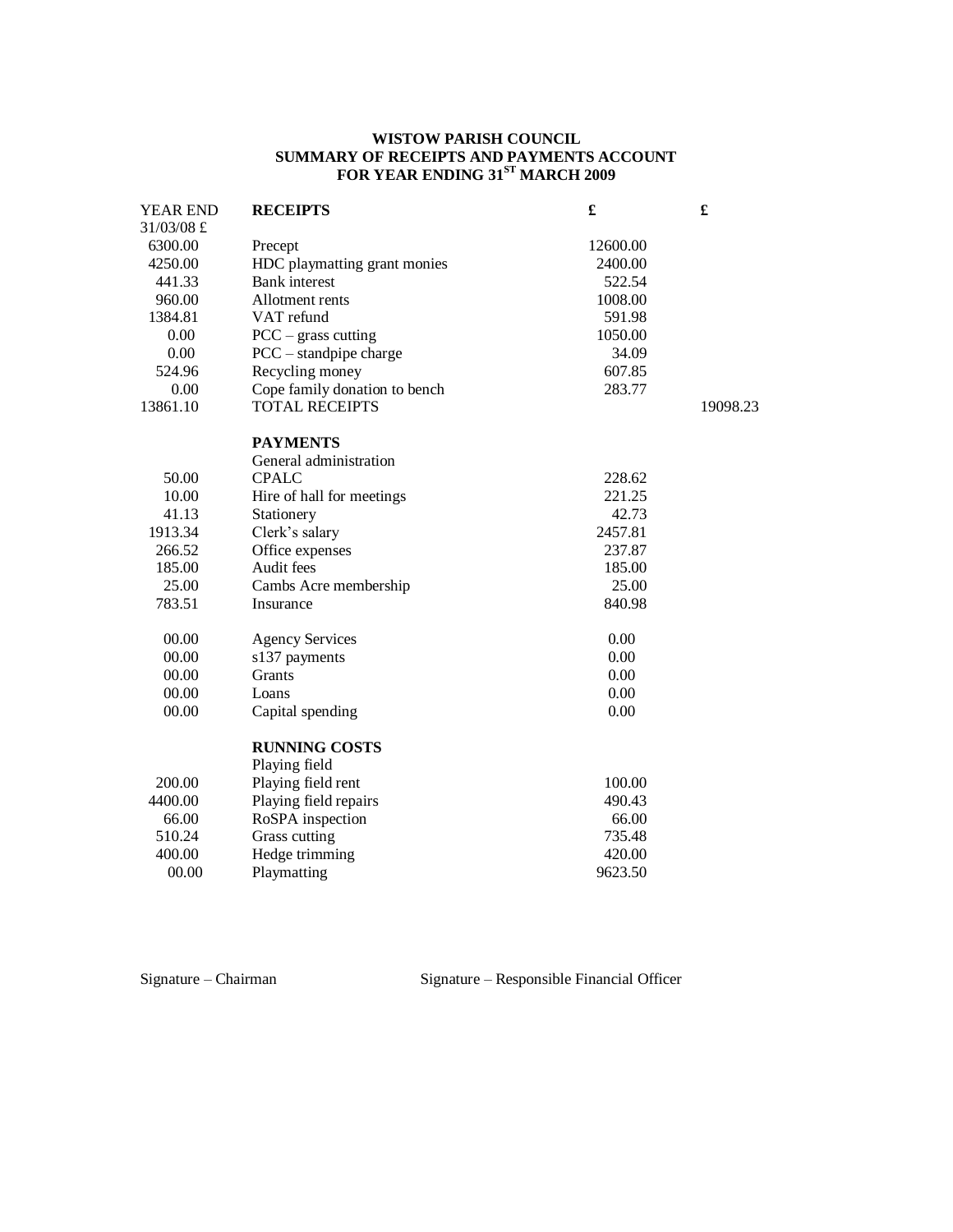### **WISTOW PARISH COUNCIL SUMMARY OF RECEIPTS AND PAYMENTS ACCOUNT FOR YEAR ENDING 31ST MARCH 2009 continued**

|          | Streetlights                                     |         |          |
|----------|--------------------------------------------------|---------|----------|
| 179.43   | Electricity charge                               | 341.38  |          |
| 297.50   | Maintenance charge                               | 303.45  |          |
|          | Churchyard and Graveyard Work                    |         |          |
| 17.25    | Church tap (cemetery standpipe)                  | 42.66   |          |
| 1464.00  | Grounds maintenance $(\&$ village green)         | 1225.00 |          |
|          | Village Maintenance                              |         |          |
| 12.33    | Environment agency drainage charge               | 12.35   |          |
| 00.00    | General Maintenance                              | 401.20  |          |
|          | Miscellaneous                                    |         |          |
| 215.00   | Anglia in Bloom competition/CAB donation         | 300.00  |          |
| 72.87    | Wistow Parish website fee                        | 72.87   |          |
| 26.77    | Paint for village signs and petrol for strimming | 101.50  |          |
| 575.29   | Parish Notice Board Purchase                     | 00.00   |          |
| 0.00     | Purchase of Litter bins                          | 670.00  |          |
| 0.00     | Purchase of memorial seat                        | 283.77  |          |
| $0.00\,$ | Village sign ironwork                            | 807.00  |          |
| 0.00     | Allotment hedge trim                             | 156.00  |          |
| 1268.80  | VAT on payments                                  | 2467.28 |          |
| 12980.68 | <b>TOTAL PAYMENTS</b>                            |         | 22859.13 |
|          |                                                  |         |          |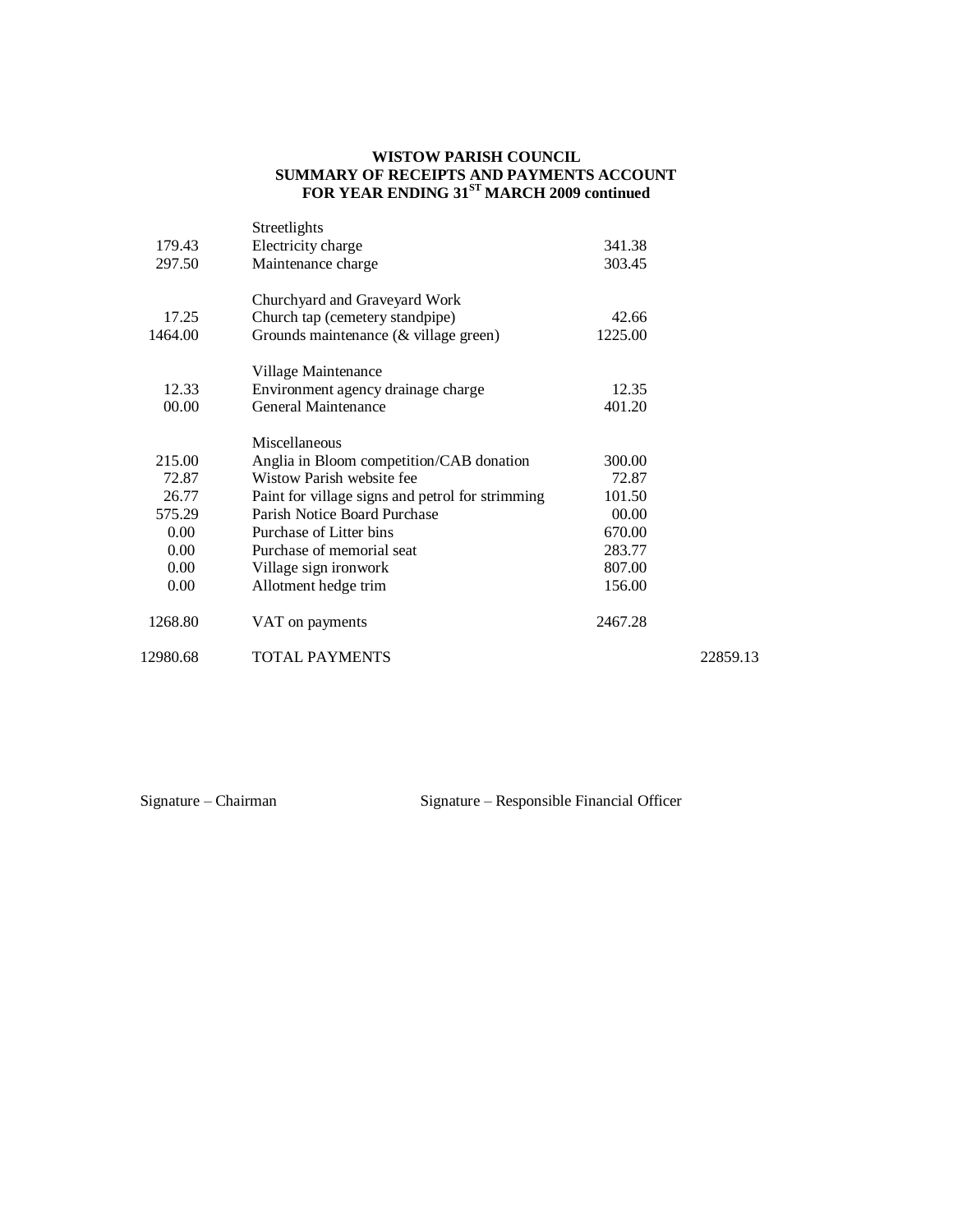### **WISTOW PARISH COUNCIL SUMMARY OF RECEIPTS AND PAYMENTS SUMMARY FOR YEAR ENDING 31ST MARCH 2009**

| <b>YEAR END</b> |                                                                |          |
|-----------------|----------------------------------------------------------------|----------|
| 31/03/09<br>£   |                                                                | £        |
| 16684.42        | Balance brought forward                                        | 17565.43 |
| 13861.10        | Add total receipts                                             | 19098.23 |
| $-8681.68$      | Less total payments                                            | 22859.13 |
| 17565.43        | Balance carried forward 31/03/09                               | 13804.53 |
|                 | These cumulative funds are represented by:                     |          |
| 316.23          | Current account balance:                                       | 584.16   |
| 0.00            | Direct debits not debited at close of business 31/3/09         | 0.00     |
| $-146.47$       | Cheques drawn but not debited at close of business<br>31/03/09 | 481.42   |
|                 | Church wall current account balance                            | 0.00     |
|                 | Church wall deposit account balance                            | 0.00     |
| 17395.67        | Ordinary deposit account balance                               | 13701.80 |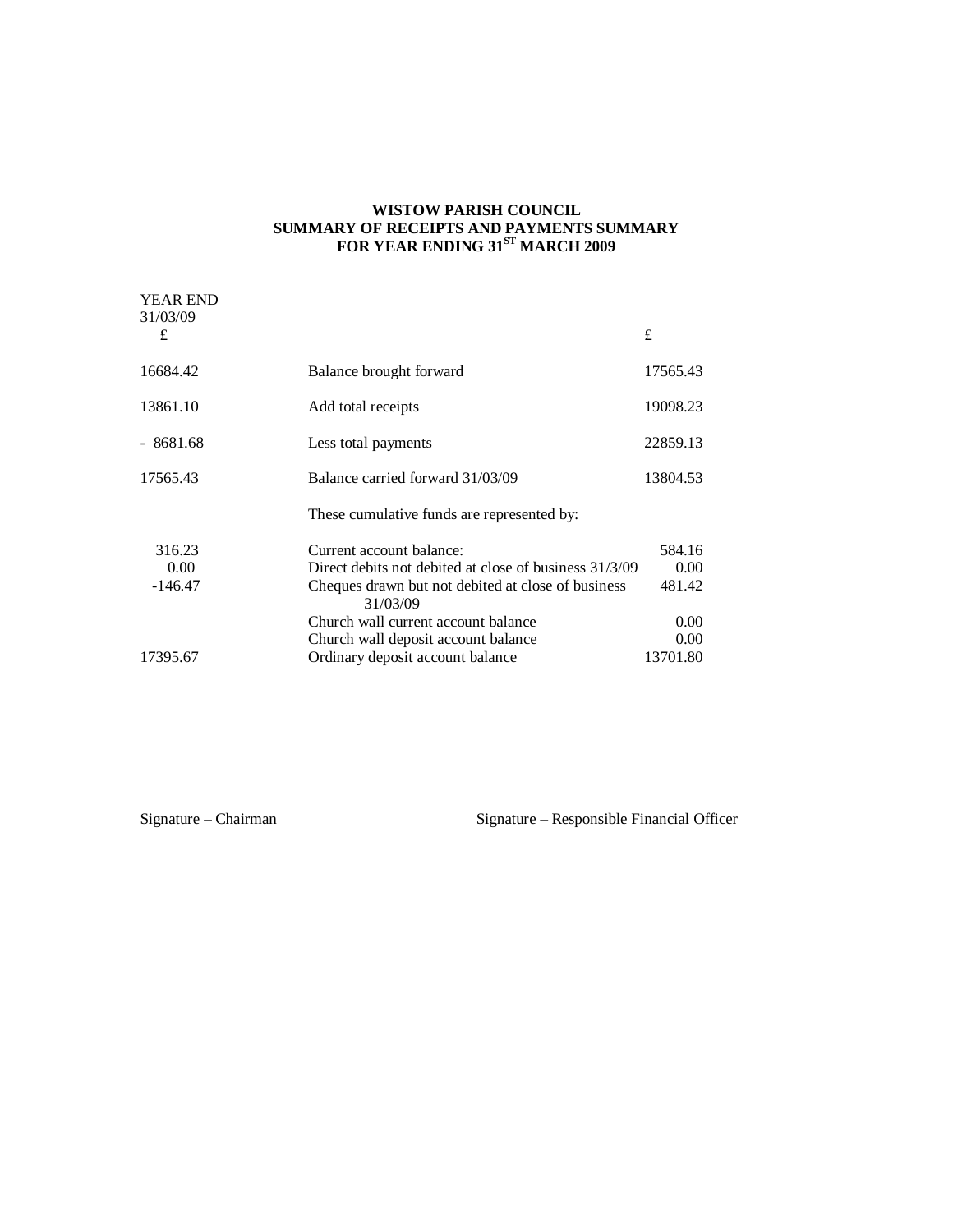## **WISTOW PARISH COUNCIL SUPPORTING STATEMENT TO THE ACCOUNTS FOR THE YEAR ENDING 31ST MARCH 2009**

| 1. Assets<br>A) Movements in the year                                                                                                                                                   |                                                                                  |
|-----------------------------------------------------------------------------------------------------------------------------------------------------------------------------------------|----------------------------------------------------------------------------------|
| During the year the following assets were purchased<br>2 litter bins<br>1 seat<br>Iron work for village sign<br>Playmatting<br>B) The following assets were disposed of:<br>Playmatting | Cost Price £<br>670.00<br>283.77<br>807.00<br>9623.50<br>Receipt $f$<br>scrapped |
| C) At $31st$ March 2009 the following assets were held:<br><b>COMMUNITY ASSETS</b>                                                                                                      | Value                                                                            |
| Allotment land (16 acres)<br>Rented to allotment holders                                                                                                                                | 1.00                                                                             |
| <b>OTHER FIXED ASSETS</b>                                                                                                                                                               |                                                                                  |
| Bus shelter                                                                                                                                                                             | 4141.76                                                                          |
| 17 Lamp posts, columns and brackets                                                                                                                                                     | 13278.72                                                                         |
| 3 seats                                                                                                                                                                                 | 1760.64                                                                          |
| Seat at play area                                                                                                                                                                       | 440.16                                                                           |
| Bench set/picnic table                                                                                                                                                                  | 254.24                                                                           |
| Gate at play area                                                                                                                                                                       | 224.00                                                                           |
| Slide                                                                                                                                                                                   | 2420.32                                                                          |
| Swing                                                                                                                                                                                   | 1896.16                                                                          |
| Seesaw                                                                                                                                                                                  | 1366.40                                                                          |
| Climbing frame                                                                                                                                                                          | 460.32                                                                           |
| Bench seat around tree in playing field                                                                                                                                                 | 560.00                                                                           |
| 2 notice boards                                                                                                                                                                         | 801.92                                                                           |
| Scout activity trail                                                                                                                                                                    | 2001.77                                                                          |
| 25 metre aerial runway                                                                                                                                                                  | 8531.84                                                                          |
| 7 salt and 6 waste bins                                                                                                                                                                 | 2627.73                                                                          |
| 2 football goals                                                                                                                                                                        | 1412.32                                                                          |
| 2 football goal nets                                                                                                                                                                    | 122.30                                                                           |
| Filing cabinet and folders                                                                                                                                                              | 145.60                                                                           |
| Playmatting                                                                                                                                                                             |                                                                                  |
| Kidney shaped picnic table                                                                                                                                                              | 336.00                                                                           |
| 3 picnic tables/seats                                                                                                                                                                   | 840.00                                                                           |

These assets have been valued at the current insurance value.

The basis of valuation of these assets is replacement value with the exception of the allotment land which is valued at the nominal value of £1.00.

## **2. Borrowings**

At the close of business on 31<sup>st</sup> March 2009 no loans to the Council were outstanding.

### **3. Leases (NB Equipment only)**

At  $31<sup>st</sup>$  March 2009 no leases were in operation.

#### **4. Debts outstanding**

At 31<sup>st</sup> March 2009 debts of £2467.28 were outstanding and due to the Council in respect of VAT refunds